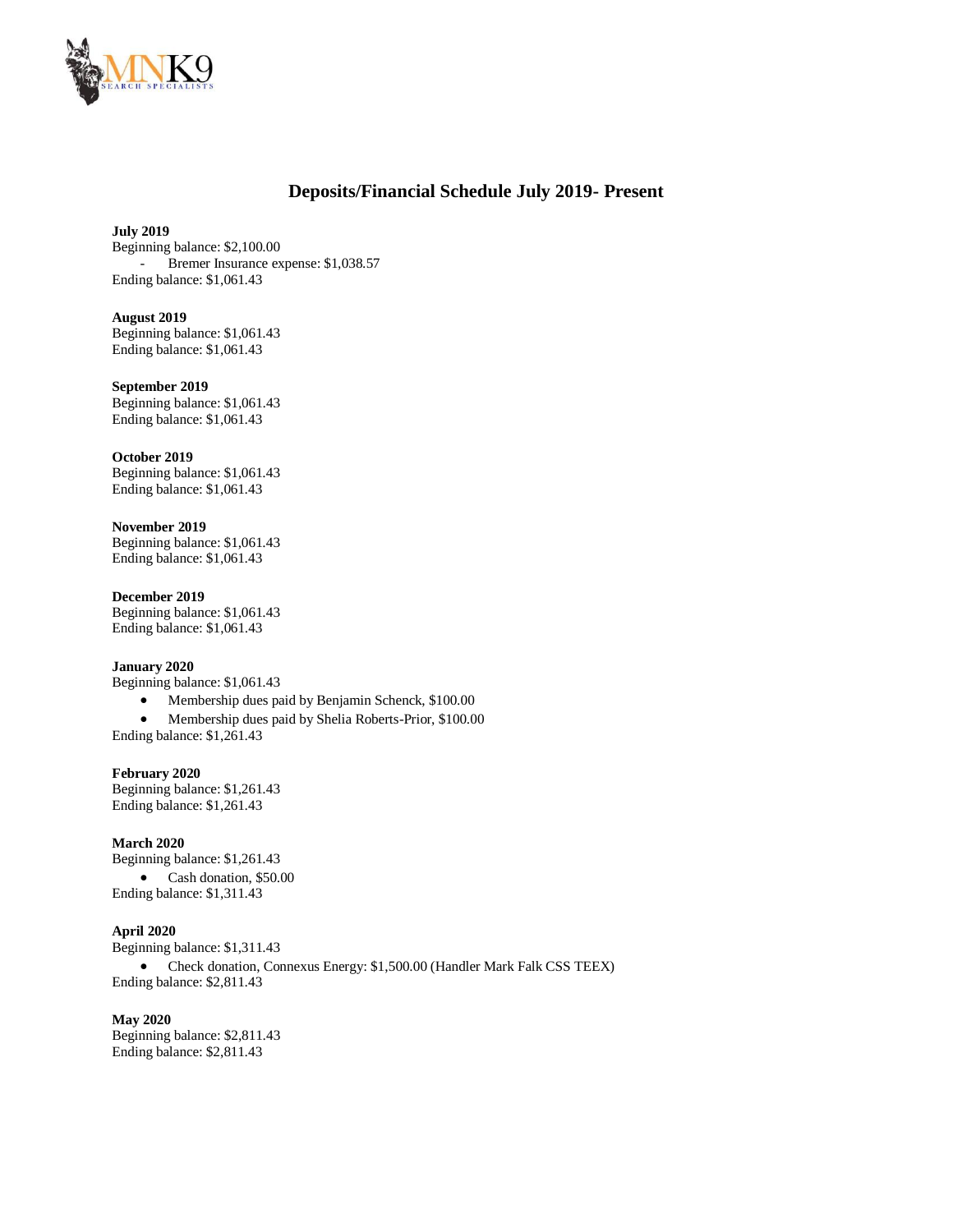

### **June 2020**

Beginning balance: \$2,811.43

- Check donation, Walmart/Sams Club: \$500.00
- Membership dues paid by Leslie Nyholm, \$100.00
- Check donation, Kwik Trip: \$250.00
- Check donation: \$200.00
- Ending balance: \$3,861.43

### **July 2020**

Beginning balance: \$3,861.43

- TCF bank paper statement expense: \$3.00
- Bremer Insurance expense: \$952.00
- TCF check order expense: \$25.95

Ending balance: \$2,880.48

### **August 2020**

Beginning balance: \$2,880.48 Ending balance: \$2,880.48

### **September 2020**

Beginning balance: \$2,880.48

- Fundraiser, CustomInk: \$1,131.87
- Fundraiser, CustomInk: \$70.62
- Check donation, Timothy L. Correll Foundation: \$1,500.00
- Check donation, Frontline Foundation: \$1,500.00
- Check donation, Maple Grove Lions: \$1,000.00
- Check donation, Burnsville Lions: \$1,500.00

Total: \$9,582.97

- TEEX Course expense: Handler Mark Falk: \$1,500.00
- TEEX Course expense: Handler Melissa Burns: \$1,500.00
- TEEX Course expense: Handler Kelly Jahnke: \$1,500.00
- TEEX Course expense: Handler Shelia Prior: \$1.500.00
- TEEX Course expense: Handler Leslie Nyholm: \$1,500.00
- TCF Bank expense: \$37.00

Ending balance: \$2,045.97

#### **October 2020**

Beginning balance: \$2,045.97 - TCF Bank expense: \$3.00 Ending balance: \$2,042.97

#### **November 2020**

Beginning balance: \$2,042.97

- TCF Bank paper statement expense: \$3.00
- Check donation, Alliance Pipeline: \$3,000.00 (CSS TEEX)

Ending balance: \$5,039.97

#### **December 2020**

Beginning balance: \$5,039.97 PayPal donation, Giving Tuesday: \$115.92 Ending balance: \$5,155.89

### **January 2021**

Beginning balance: \$5,155.89 Ending balance: \$5,155.89